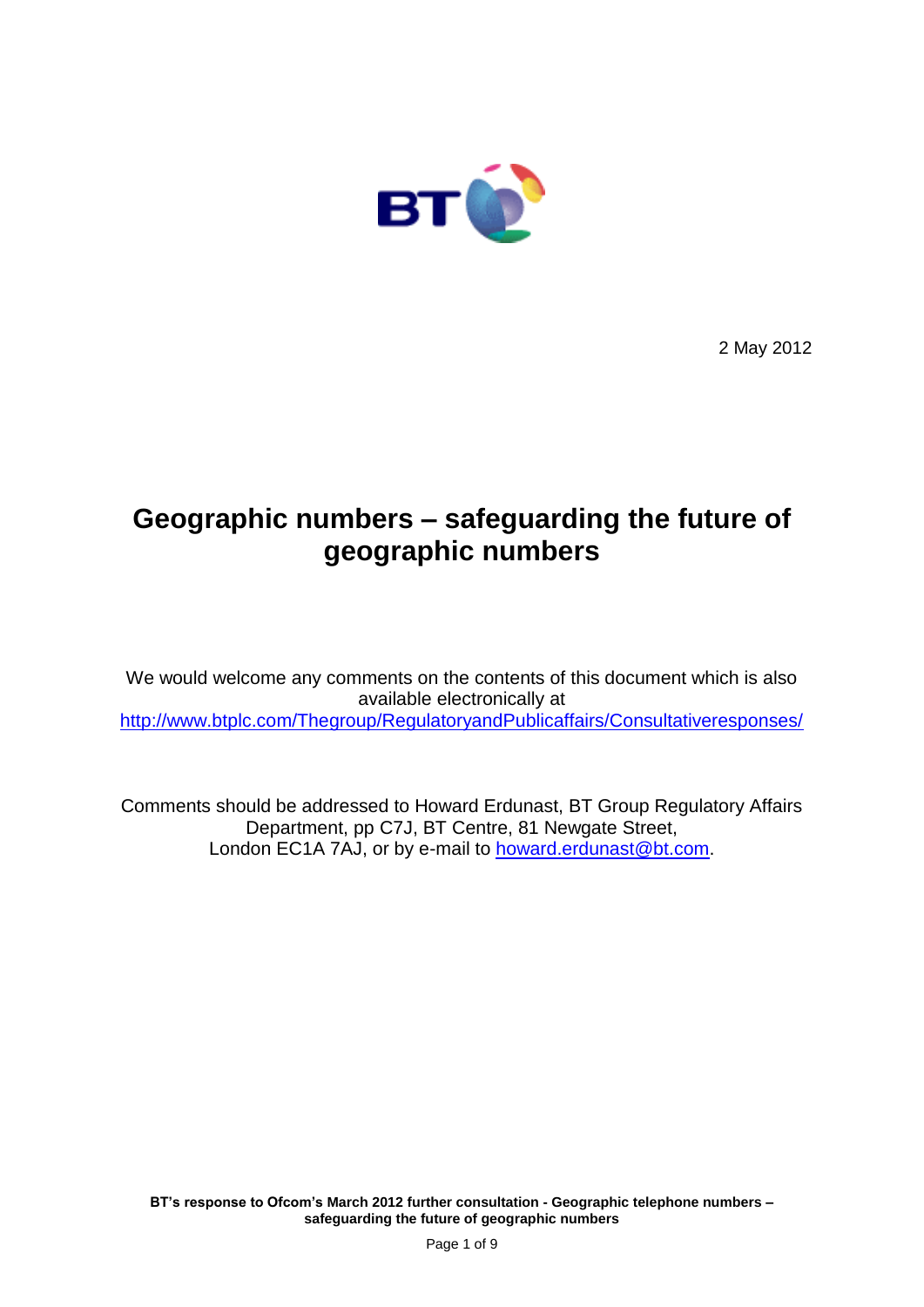# **EXECUTIVE SUMMARY**

# **Closing local dialling in the Bournemouth 01202 area code**

BT supports Ofcom's proposal to require local dialling to be closed on 1 November 2012, given the shortage of spare number blocks that now exists. However, we believe that Ofcom should give people and industry at least 12-18 months' notice of a firm date for the removal of the local dialling facility in their area rather than less than 6 months as is happening here. In order to help achieve this, we think Ofcom should start to be concerned and consult on closing local dialling when an area code is down to about 70 spare 1k blocks rather than 20, the figure Ofcom previously proposed and to which it seems to be working.

In this response we make comments on and suggest alternative wording for Ofcom's amendments to the regulatory rules

# **Charging for geographic numbers**

We still think that the case for number the charging pilot is weak. Even accepting the case, we think a pilot is premature now, particularly as it comes before the anticipated numbering administration changes that Ofcom is considering. However, our response focuses on constructive suggestions for how the pilot might be implemented in practice. We think Ofcom's overall approach to implementation is sound, though success criteria should be more transparent. We have a number of comments on the details including: -

- As invoices are likely to be lengthy, detailed and complicated, we think it is unrealistic to require them to be paid within 14 days. In our view, 60 days would be more reasonable
- We believe third party CPs using WLR numbers and exported numbers should have to pay for them: we think this could be achieved proportionately
- The level of information Ofcom is seeking to calculate the discount rate for these numbers (details of which company/network is using each of millions of numbers) and ensure the discount can be corroborated needs more work and seems a bit over the top: we are not sure it can work in practice.

### **Allocation of 100-number blocks**

BT supports Ofcom piloting the allocation of one hundred 100-number blocks in each of the eleven five-digit code areas. We suggest changes to Ofcom's proposed amendment to the Numbering Plan to reflect the parameters of the trial as closely as possible to prevent any unintended "creep" – for example across other blocks in the area codes concerned or into other area codes.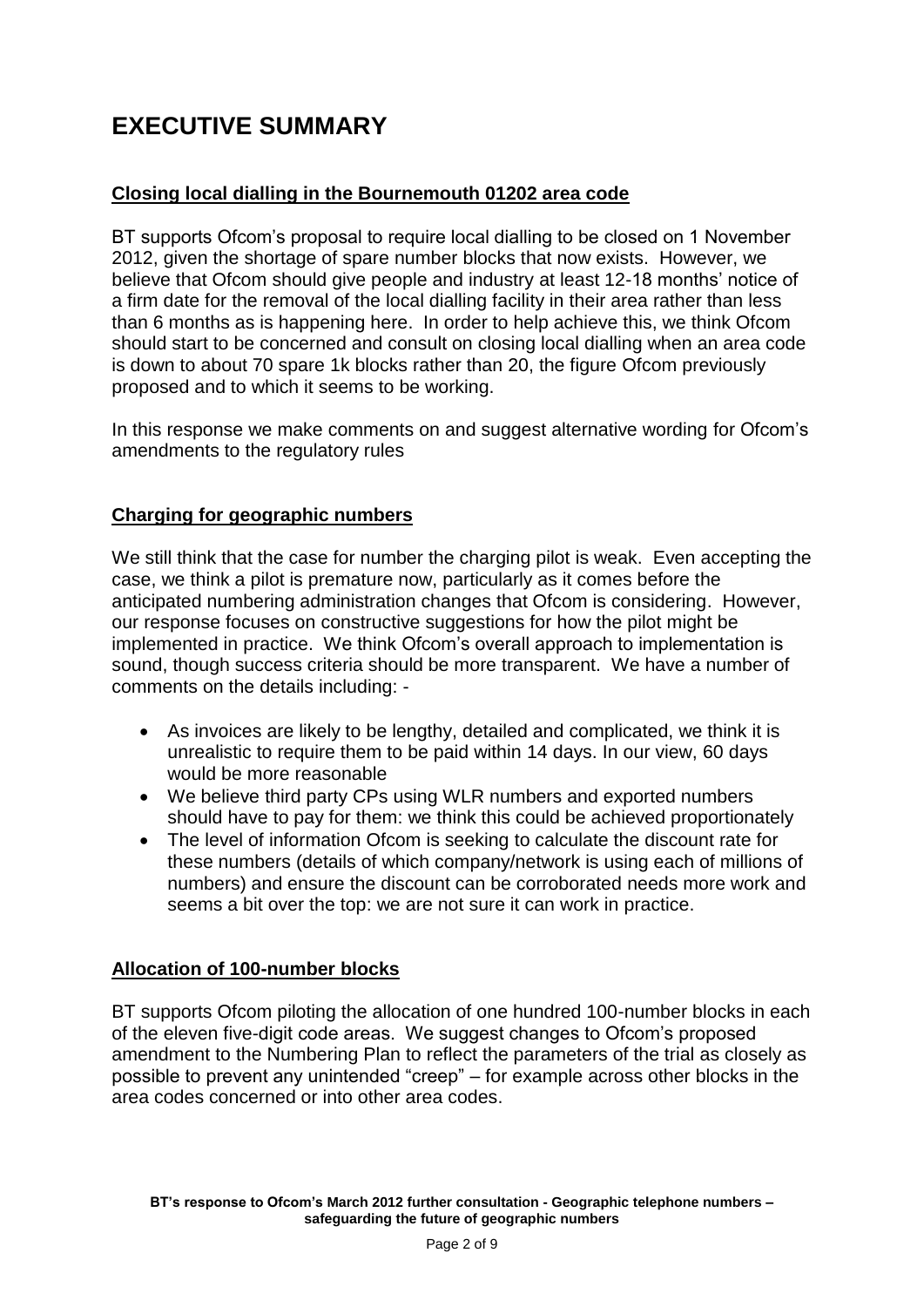### **Introduction**

Ofcom published a further document in March 2012 consulting on the following aspects of geographic numbers:-

- 1 November 2012 as the date on which local dialling in the Bournemouth 01202 area code will be closed
- The final arrangements for introducing number charging in a pilot scheme covering 30 area codes
- The detailed arrangements for making a limited quantity of blocks of 100 numbers available in the eleven area codes with five digit codes.

In this response, we address the five questions set out in Ofcom's March 2012 document.

### **Closing local dialling in the Bournemouth 01202 area code**

*Question 1: Do you have any comments on:* 

- *i) our proposal to close local dialling in the Bournemouth 01202 area code on 1 November 2012;*
- ii) *our view as to how the proposed modification to the Numbering Plan in relation to closing local dialling in the 01202 area code on 1 November 2012 meets the relevant legal tests in section 60(2) of the Act; or*
- iii) *the proposed modification to the Numbering Plan in relation to closing local dialling in the 01202 area code (set out in Annex 7)?*

BT supports Ofcom's proposal to require local dialling to be closed on 1 November 2012. In an ideal world, we believe that Ofcom should give people and industry more notice. However, given the shortage of spare blocks that now exists, we think that the current proposal should be adopted.

However, there is a lesson here. The trigger for local dialling closure should be reviewed. Ofcom has allowed number block supplies to dwindle in the 01202 area code to too low a level before taking appropriate number supply measures. This has meant giving people relatively short notice of the closure date. We think Ofcom should start to be concerned and consult on closing local dialling when an area code is down to about 70 spare 1k blocks rather than 20, the figure Ofcom previously proposed and to which it seems to be working. This will allow for a less rushed approach (the industry and more importantly local customers will have had less than six months' notice to prepare with certainty for Ofcom's currently proposed date should 1 November 2012 proceed).

We think Ofcom should aim to give at least 12-18 months' notice of the closure date. On this basis, and relying on the data shown in Figure A4.1, Ofcom should consult within the next six months or so on a date for closing local dialling within the Middlesbrough, Bradford, Brighton and Aberdeen area codes. In practice, to save consulting more often than necessary, it might be worth adding Swindon,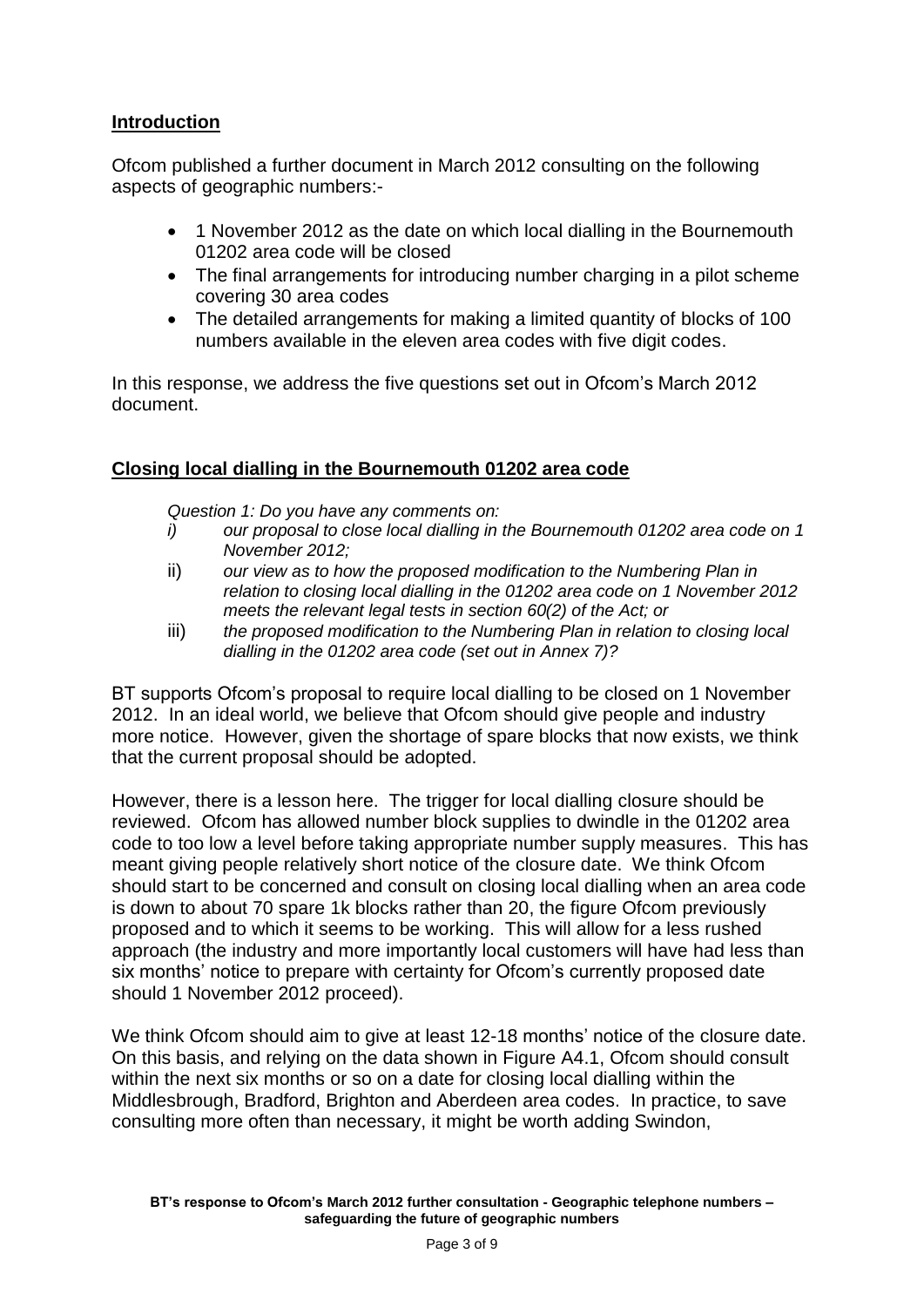Milton Keynes and Stoke-on-Trent to that list, even if the closure date chosen ends up being a few months further out for those area codes.

Turning to the proposed modification to the Numbering Plan, we do have some comments. "Subscriber Number" in B3.1.3 appears to have been changed to "Local Number" without explanation. We think however this simply corrects an error in the previous drafting.

Given that Ofcom is proposing that local dialling be removed on 1 November 2012, we suggest the word "after" be replaced by "from", as shown in our suggested wording below. Otherwise, arguably, an absence of local dialling on 1 November would be a breach of the provision.

Also, Ofcom should take this opportunity to tidy up the wording of this provision more generally. It is intended, we believe, to apply to a telephone area code rather than the actual geographic area where the end user dials from (noting that the allocation of a number with a particular geographic area code is not restricted to that area).

Additionally, "End User" does not appear to be defined. As such, it should either:

- not be capitalised
- be defined
- be replaced by "Calling Parties" and defined this would be consistent with the use of Called Party in the same section, which is defined
- be replaced by "Subscriber", a term that is defined.

As we think it is intended to mean any person making a call, regardless of whether they are party to a contract, we think it should be replaced by "Calling Parties" and appropriately defined, the definition being added within the Numbering Plan.

As such, we suggest B3.1.3 of the Numbering Plan be reworded as follows:-

*"Geographic Numbers shall not be Adopted or otherwise used other than where End-Users from Geographic Numbers in Calling Parties with the same gGeographic aArea Code as the Called Party are able to use dial using only the Local Number except where:"*

- *(i) those numbers are National-Dialling-Only Numbers – see B3.1.6 below; or*
- *(ii) End-Users Calling Parties are dialling from Geographic Numbers with in the 01202 Geographic Area Code after from 1 November 2012*.

*B3.1.4 Local Dialling shall not be provided from Geographic Numbers with in the 01202 Geographic Area Code after from 1 November 2012".*

Notwithstanding the drafting suggestions above, we would repeat the observation we made in our previous response about the merits of **requiring** that CPs using geographic numbers must ensure that consumers can use local dialling. We suggest that removing the requirement would be uncontroversial mindful that Ofcom clearly did not feel the facility was so important that it be retained in areas running short of spare number blocks when other alternative number supply measures could have been chosen. We also believe local dialling is not provided today for all location-independent services using geographic numbers. Thus, whilst we think that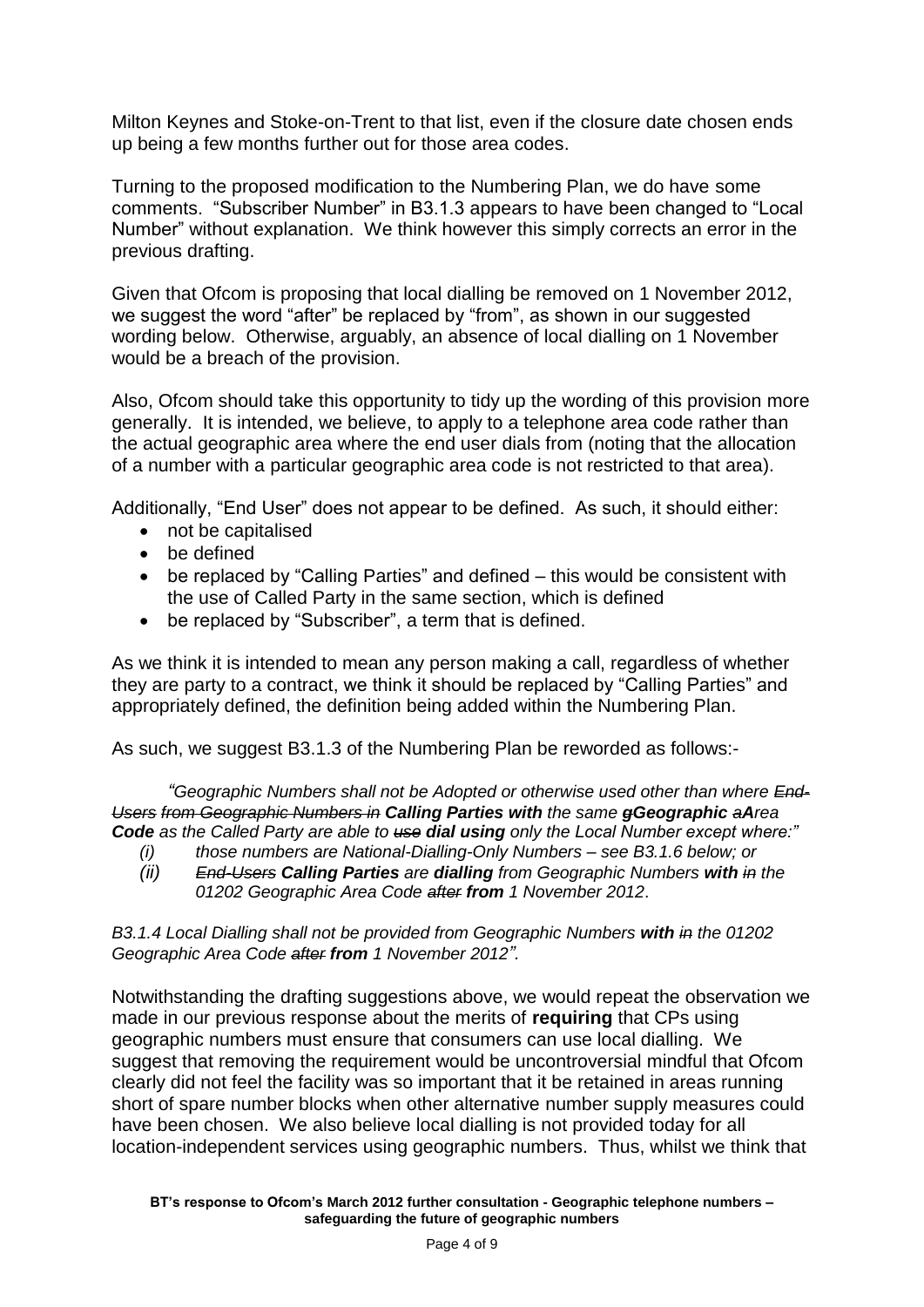the provision of local dialling should be encouraged, we think it should no longer be required.

If it does not remove the requirement, Ofcom might consider how it enforces it; a stronger line might encourage some CPs to take up either 03 or 05 numbers instead of geographic numbering for such services, alleviating some of the pressure on geographic numbering supplies.

#### **Charging for geographic numbers**

*Question 2: Do you have any comments on: i) our view as to how the proposed pilot scheme meets the relevant legal tests in section 47(2) of the Act; and ii) the proposed amendments to GC17 to implement the pilot scheme (set out in Annex 8)?*

Whilst it is clear that Ofcom intends to push ahead with the number charging pilot scheme, we are still not convinced that Ofcom's proposals would materially affect CPs' behaviour in a manner that could not otherwise be achieved by constructive engagement with industry. For example, the evidence suggests that CPs would return unused blocks in areas of shortage without such a charge. We returned hundreds of thousands of unused numbers even before the pilot was mooted simply following dialogue with Ofcom, whilst other CPs returned blocks in response to Ofcom's numbering audit. We still think that Ofcom has not established that the measure is proportionate, in the sense of being necessary to meet the aim of the proposed measure (ie ensuring the availability of numbers).

And we still remain unclear as to the way in which the success of the pilot will be assessed by Ofcom. The reasons given for the lack of success criteria reflect such problems. Ofcom says that it is difficult because (i) different circumstances apply in different area codes which makes it difficult to set generic success criteria; (ii) other measures are proposed at the same time as number charging making it difficult to isolate the impact of charging; (iii) number charging is likely to take time to have an impact; and (iv) definitive criteria might create incentives for CPs to game the system to avoid wider implementation of number charging.<sup>1</sup>

This is unsatisfactory. For example, how could Ofcom differentiate between blocks returned because of the number charge and blocks that would have been returned had Ofcom worked with industry to recover those needed to meet demand without charges being in place? This will mean that in two years' time charging will need to be re-examined, but against what? Our reading of the situation is that the pilot will simply be continued unless some major unforeseen consequences arise that are demonstrably detrimental to customers rather than because a case for charging has been proven against an absence of charging.

<sup>1</sup> <sup>1</sup> Paragraph 4.185

**BT's response to Ofcom's March 2012 further consultation - Geographic telephone numbers – safeguarding the future of geographic numbers**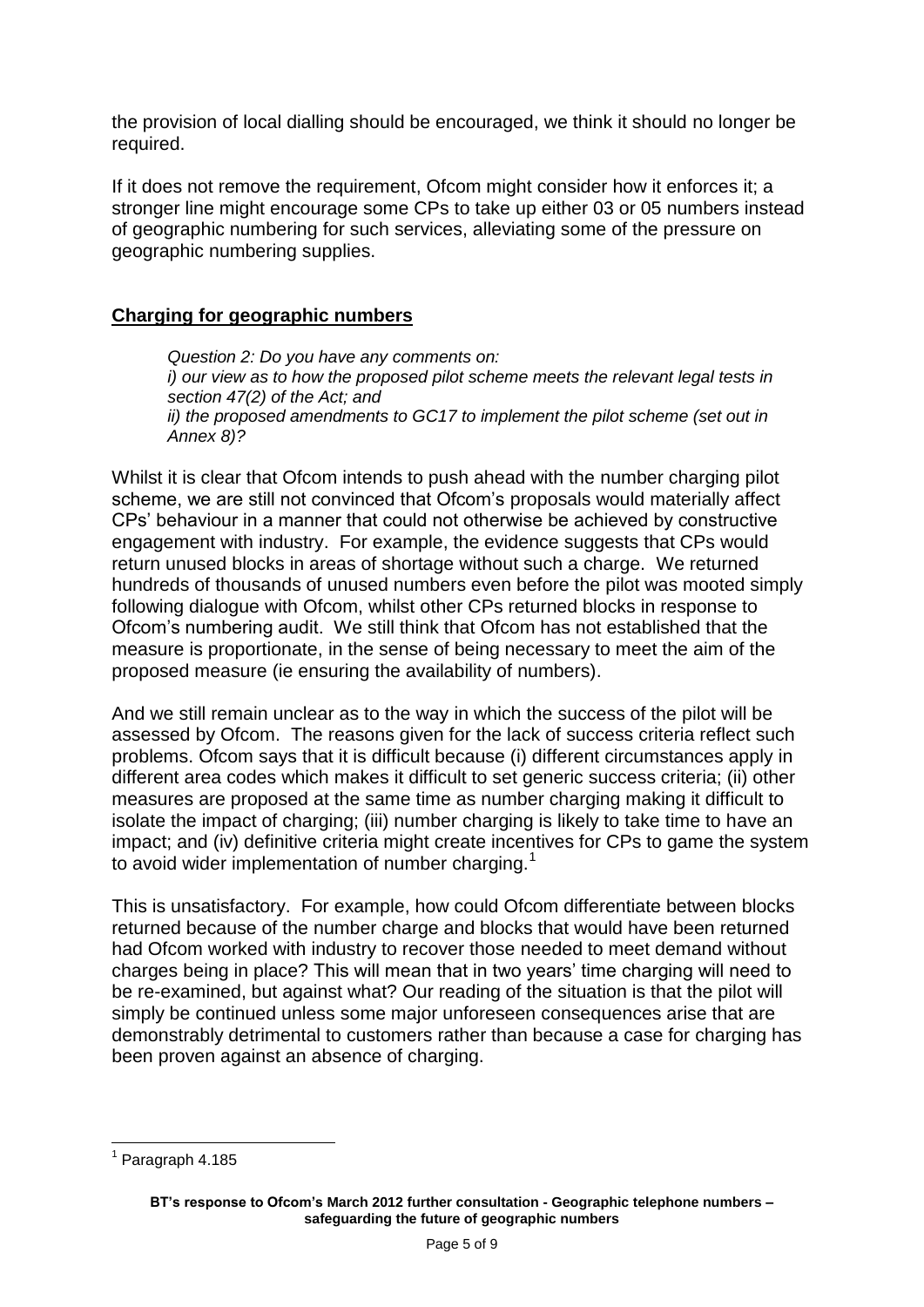Whilst BT understands that Ofcom is determined to proceed with the pilot, the brief situation assessment above demonstrates why Ofcom ought to wait and assess the effectiveness of the administrative measures which we think can avoid the need for imposing any extra costs on the industry. At least delaying the pilot until after the administrative measures that Ofcom is due to consult upon would allow Ofcom to assess any trial in isolation from such measures and Ofcom would have more time to see whether constructive engagement would be effective in recovering unused blocks.

Other than this, we consider that it is imperative that if, in future, Ofcom wishes to consider any extension of number charging that any such consultation includes a full impact assessment to establish that charging is objectively justifiable and proportionate.

Turning to the detailed proposed changes to General Condition 17, we generally believe that it is framed as Ofcom intended. However, we are concerned about Ofcom's number charging invoices being payable within 14 days of receipt.

Ofcom proposes daily charging – even if Ofcom proposed a full £100 annual charge for any 1k block in use at a single date in the year, to keep things simple, 14 days to pay the invoice would be challenging. The invoice would need to be reconciled, authorised and then have to navigate the finance departments of the CPs concerned.

We do not know yet how CPs will respond to the charging pilot, but it is clearly intended to incentivise the more frequent return and allocation of number blocks. The rationale is that insofar as it might make a difference to behaviour, the charge would lead CPs to retain no or very few spare number blocks. We do not think that 14 days would give anything like enough time for CPs to reconcile and pay what are likely to be complicated invoices. These will contain part-year usage with fractions of x/365 to be reconciled. Time will be needed to question any possible errors and get responses from Ofcom – BT is likely to have to reconcile charges for up to 10,000 1k blocks across 30 area codes. The annual July number block statement that Ofcom proposes indicating the blocks held at the time, nine months before the relevant invoice, would be unlikely to help.

With this in mind, we would suggest that 60 days would be a more reasonable time scale. It would not impact CPs' overall use of number blocks, and would barely impact the Exchequer. Indeed, there may be benefits to the public purse as Ofcom would have less follow-up activity as more bills would be more likely to be settled on time.

Turning to terminology and definitions, we wonder whether rather than the term "Ported Number", it would be clearer if the term "Exported Number" were used and defined.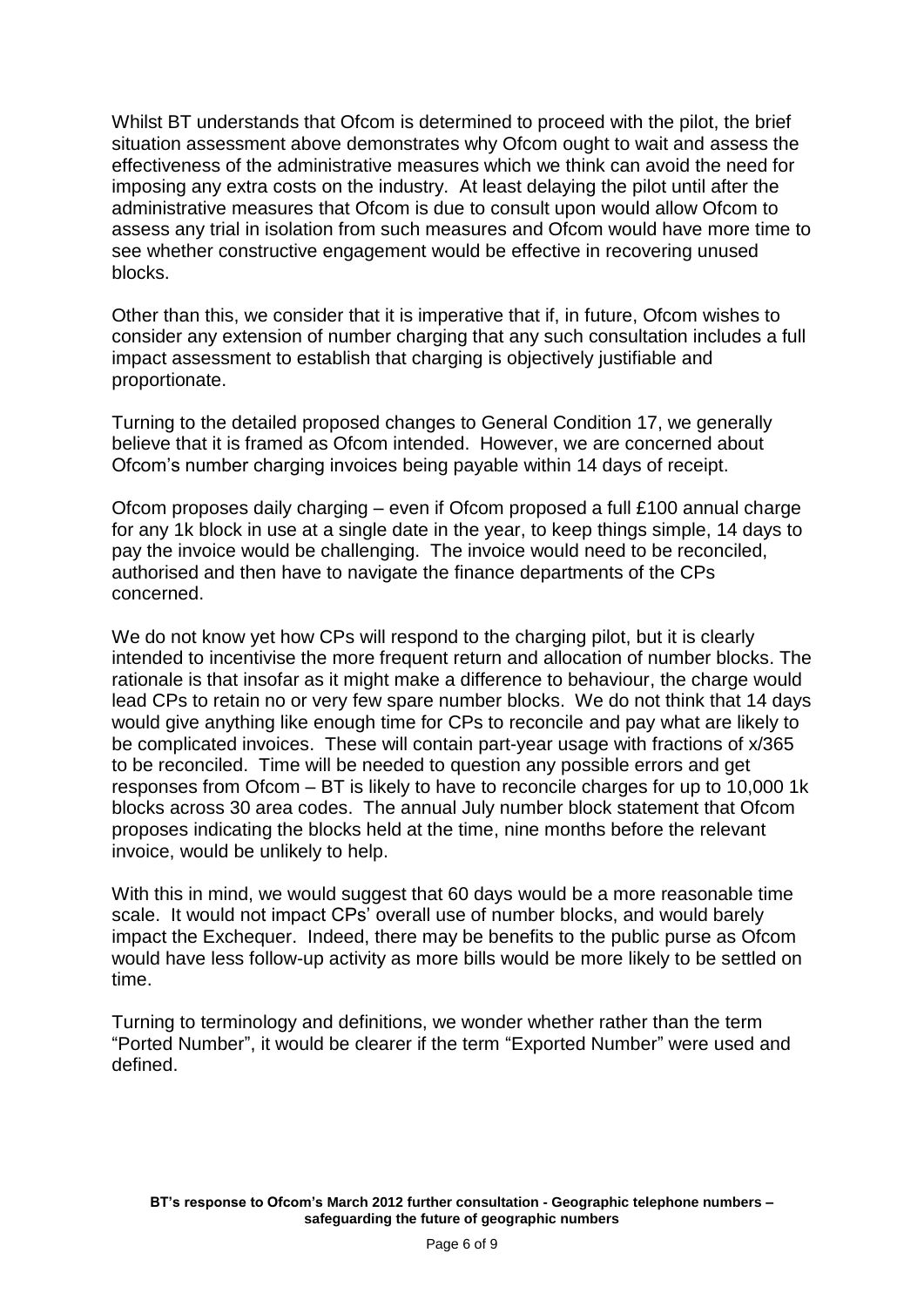### **Allocation of 100-number blocks**

*Question 3: Do you have any comments on:* 

- *i) our proposals to make 100 blocks of 100-numbers available for allocation in the 11 five-digit area codes;*
- ii) *our submission of how the proposed modification to the Numbering Plan in relation to 100-number blocks meets the relevant legal tests in section 60(2) of the Act; or*
- iii) *the proposed modification to the Numbering Plan in relation to 100-number blocks (set out in Annex 7)?*

BT is supportive of Ofcom's proposals to make one hundred blocks of 100-numbers available in these eleven five-digit area codes. However, the parameters of the trial should be defined as tightly as possible in the Plan to avoid unintended "creep" across other blocks in the area codes concerned or into other area codes.

For example, in response to Ofcom's recent number block audit, CPs have been returning a lot of numbering to Ofcom at the 10k level for individual 1k blocks within those blocks simply to be re-allocated to that CP, thereby returning 1k blocks to Ofcom. Whilst Ofcom's intention had been to allocate unused 10k blocks in units of 1k, and not to apply this level of granularity retrospectively, this is in effect what has happened in many areas, including in areas where spare number blocks are relatively plentiful. This is starting to have a worrying impact on the decode capacity at the trunk layer as well as at some local switches. We would ask Ofcom's Numbering Unit to work much more closely with CPs to avoid these problems arising as it could unnecessarily limit what we will be able to do to ease genuine geographic number block shortages elsewhere in future.

Thus, because of such unintended consequences when it comes to granularity of number blocks, we would want it made as clear as possible in the Plan that a further Ofcom consultation would be required before 100-number blocks could be routed between different CPs' networks beyond the specific blocks that Ofcom sets aside here.

With this in mind, we would suggest amending draft para B3.1.9 of the Numbering Plan as follows:-

*B3.1.9 Numbers in geographic areas where a 100-Number Block Status is indicated and a block of that level has been allocated One hundred 100-number blocks in these area codes have been specified and shall only be Adopted or otherwise used allocated to Communications Providers in units of 100 numbers at a time.*

In the final column of the table at F, shown on page 152 of the consultation, rather than indicating a "Y", we would ask Ofcom to specify the ten 1k blocks set aside for allocation at the 100-number level, other spare blocks still being available at the 1k level. This would reinforce the very essential tight parameters of the trial and at the same time allow blocks of 1k to be allocated where appropriate.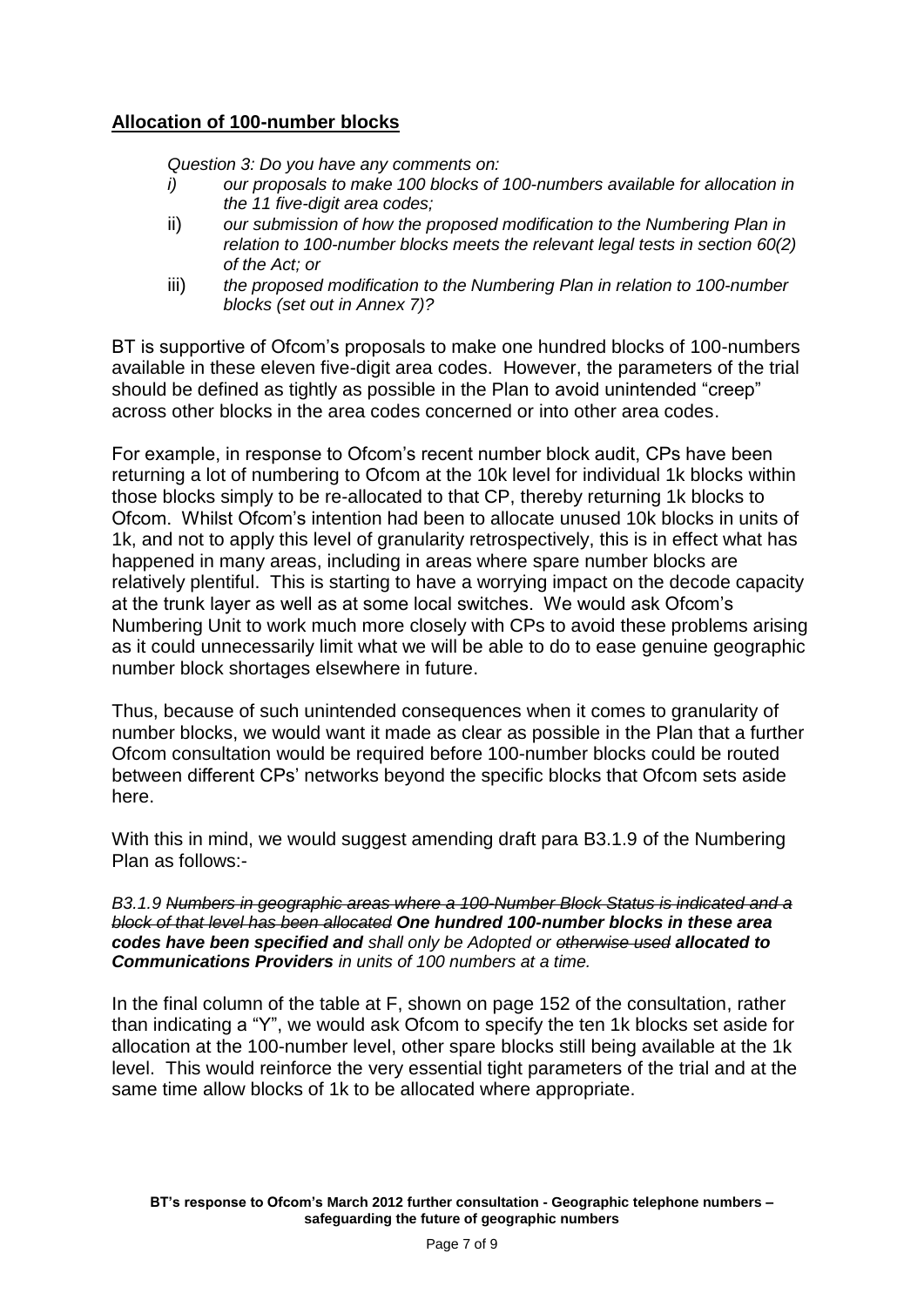#### **Compensating range-holders for the regulated use of numbers made by third parties**

*Question 4: Do you agree with our proposed approach for ported and WLR numbers? If not, please explain why you disagree.*

We have read Ofcom's analysis of the options. We are pleased that Ofcom has concluded that option 5, the discount approach, is the best way forward if the pilot scheme is to go ahead.

That said, we are disappointed that Ofcom has not adopted one of BT's suggestions to remove the anomaly that third party CPs using WLR can "freeload" relative to BT downstream lines of business and other number range-holders. The same is true for significant net importers of numbers.

We also offer a couple of further comments. Firstly, we accept that Ofcom is trying to strike a balance in calculating the Average Industry Utilisation Rate and is therefore going to require three CPs to provide number block utilisation data. In addition to this, we believe other CPs should be invited to provide similar data **should they so wish**, in order for Ofcom to give itself the best chance to reach a more accurate industry number utilisation figure without unduly burdening industry. To be clear, we accept that the three largest users of geographic numbers should be required to provide the information whereas for other CPs it should be optional.

Secondly, BT has a regulatory obligation to provide public payphones and would ask that numbers used for these should attract a discount.

#### **Implementing number charging in a pilot scheme**

*Question 5: Do you have any comments on the proposed administrative arrangements for number charging in the pilot scheme as set out in paragraph A4.37?*

BT generally supports the principles behind Ofcom's administrative proposals should the pilot go ahead, although we have the following detailed comments and suggestions, addressed in the order that Ofcom sets them out. **Ofcom will note that we have concerns about the practicality of some of the suggestions**.

 We note that charges will accrue on a daily basis. We indicated in our last response that daily charging will make reconciling bills more onerous for little added benefit to CPs or Ofcom. We feel that this also means that it would be near-impossible to reconcile and pay bills within the 14 days proposed – BT will have something near to 10,000 1k number blocks in the area codes concerned. It would be far simpler if there were a snapshot on a particular date that could be used to calculate the charge, and for CPs to pay £100 each for the 1k blocks allocated to them on that date. If Ofcom felt that this would